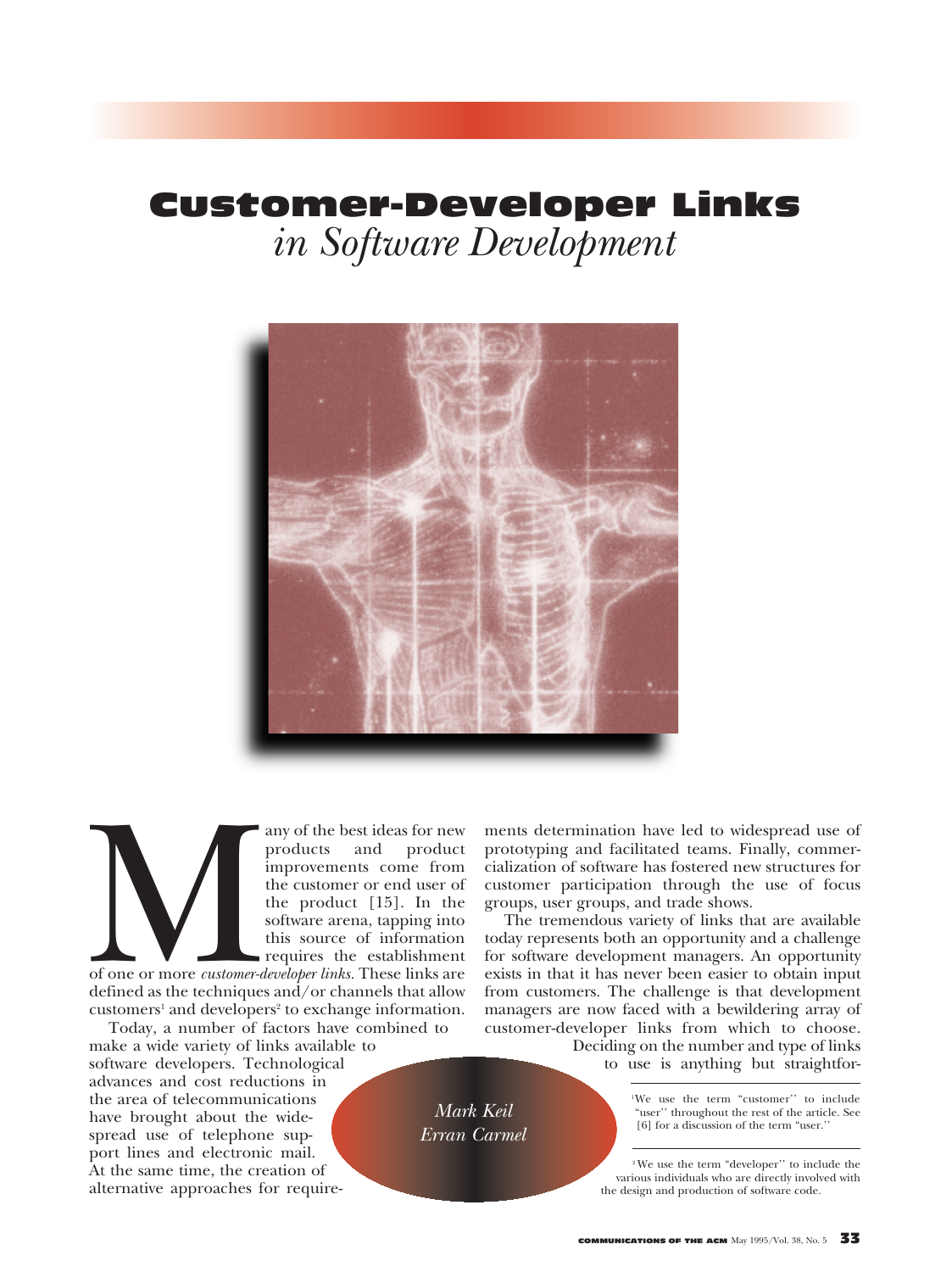ward. In the absence of any information on the number of links to employ or the effectiveness of various links, how is a development manager to decide? This article begins to address these issues by focusing on the links that are currently in use and the experience that development managers have had in applying them.

By focusing on links that are currently in use, our goal is to draw practical insights concerning the type and degree of participation that should be used to engage customers in the development process [8]. We do this by comparing and contrasting the links that are used in two very different environments—the *package* development environment (in which software is developed as a product for external sale) and the *custom* environment (in which software is either developed inhouse or under contract and is intended for internal use). Table 1, which is partially based on Grudin's [6] observations, highlights some of the key differences between these two development environments (also see [3] for a related comparison). Given these differences, one would expect to find differences in the links that are used across the two environments.

We purposely chose to investigate these two very different environments for three reasons: (1) to obtain the broadest possible view of the links that are in use today, (2) to understand more about how managers obtained customer input in the two environments and the extent to which their environments shaped their perceptions and choices of links, and (3) to draw attention to links that are currently used in one environment that might be usefully transferred to the other.

## **Background**

It has long been recognized that customer-developer mutual understanding and user participation are important factors in the successful development and implementation of systems [4, 8]. Prominent approaches for encouraging customer participation include sociotechnical systems theory (STS) and participatory design (PD) [1, 11, 12]. Thus, the issue that software development managers must grapple with is not *whether* customers should participate in the development process, but *how* they should participate [10].

The literature on customer participation has developed along two conceptual levels. The macro level acknowledges that user participation is beneficial (e.g., [7]) and provides general approaches for achieving this objective (e.g., PD and STS). The micro level focuses on specific requirements analysis techniques. A wide variety of specific techniques (such as those documented in [2]) now exist to aid in the process of determining customer requirements. What the existing literature misses is the middle ground that exists between these two levels, where managers are faced with the dilemma of choosing a combination of links that can be used to exchange information with their customers.

Therefore, our focus is not on specific requirements analysis techniques per se, but rather on the combinations of techniques and communication channels that are used in practice to establish linkages between customers and developers. The term *customer-developer links* is used here to describe the

| <b>Development Dimension</b>                            | <b>Custom</b>                                                         | Package                                                                      |
|---------------------------------------------------------|-----------------------------------------------------------------------|------------------------------------------------------------------------------|
| Goal                                                    | Software developed for internal<br>use (i.e., usually not for sale)   | Software developed for external<br>use ( <i>i.e.</i> , for sale)             |
| Typical point at which most<br>customers are identified | Before development begins                                             | After development ends and the<br>product goes to market                     |
| Number of customer organizations                        | Usually one                                                           | Many                                                                         |
| Physical distance between<br>customer and developer     | Usually small (e.g., customers are<br>in same building as developers) | Usually large (e.g., customers<br>are thousands of miles from<br>developers) |
| Common types of projects                                | New system project;<br>"maintenance" enhancements                     | New products; new versions<br>(major and minor)                              |
| Terms for software consumer                             | User; end user                                                        | Customer                                                                     |
| Common measures of success                              | Satisfaction; acceptance                                              | Sales; market share; good<br>product reviews                                 |

Table 1. Relevant Differences Between the Custom and Package Development Environments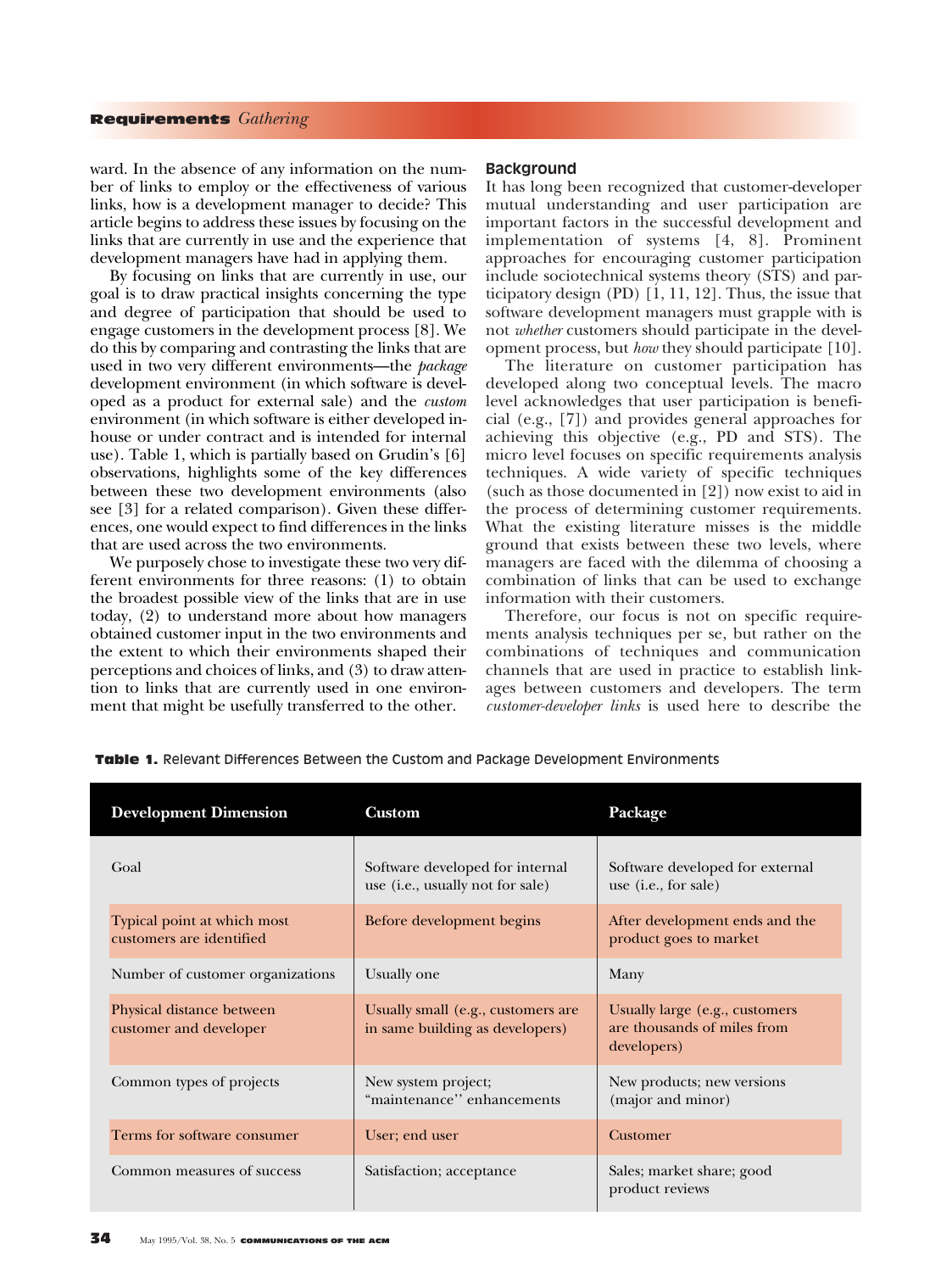## Table 2. Customer-Developer Links

| Link                                 | <b>Description</b>                                                                                                               | Commonly used in:<br>P=Package C=Custom |
|--------------------------------------|----------------------------------------------------------------------------------------------------------------------------------|-----------------------------------------|
| Facilitated team                     | A facilitated, structured workshop with customers<br>(e.g., JAD) that is typically used to elicit requirements.                  | $\mathcal{C}$                           |
| MIS intermediary                     | One who defines corporate customers' goals and needs<br>to designers and developers.                                             | $\mathbf C$                             |
| Support line                         | The unit that helps customers with day-to-day problems (also<br>known as customer support, technical support, help desk).        | P/C                                     |
| Survey                               | Textual surveys administered to a sample of customers.                                                                           | P/C                                     |
| <b>User-interface</b><br>prototyping | Customers are exposed to a demo, or early version,<br>to uncover user-interface issues.                                          | P/C                                     |
| Requirements<br>prototyping          | Customers are exposed to a demo, or early version to<br>discover system requirements.                                            | P/C                                     |
| Interview                            | One-on-one with end-user; open-ended or semi-structured.                                                                         | P/C                                     |
| <b>Testing</b>                       | New requirements and feedback stemming from testing.<br>Does not include bug detection.                                          | P/C                                     |
| Email/bulletin board                 | Customers post problems, questions, and suggestions to a<br>bulletin board or through email.                                     | P/C                                     |
| <b>Usability</b> lab                 | Specially constructed labs for taping and measuring user<br>subjects at work.                                                    | P/C                                     |
| Observational study                  | Customers are followed for an extended period to learn<br>what they do (e.g., ethnographic, protocol analysis).                  | P/C                                     |
| Marketing and sales                  | Representatives regularly meet customers (current and<br>potential) to listen to suggestions and needs.                          | $\mathbf{P}$                            |
| User group                           | Customer groups convene periodically to discuss<br>software usage and improvements.                                              | $\mathbf{P}$                            |
| Trade show                           | Customers are exposed to mock-up or prototype and<br>asked for feedback at a trade show.                                         | P                                       |
| Focus group                          | A small group of customers and a moderator are brought<br>together to discuss the software. Discussion is<br>loosely structured. | P                                       |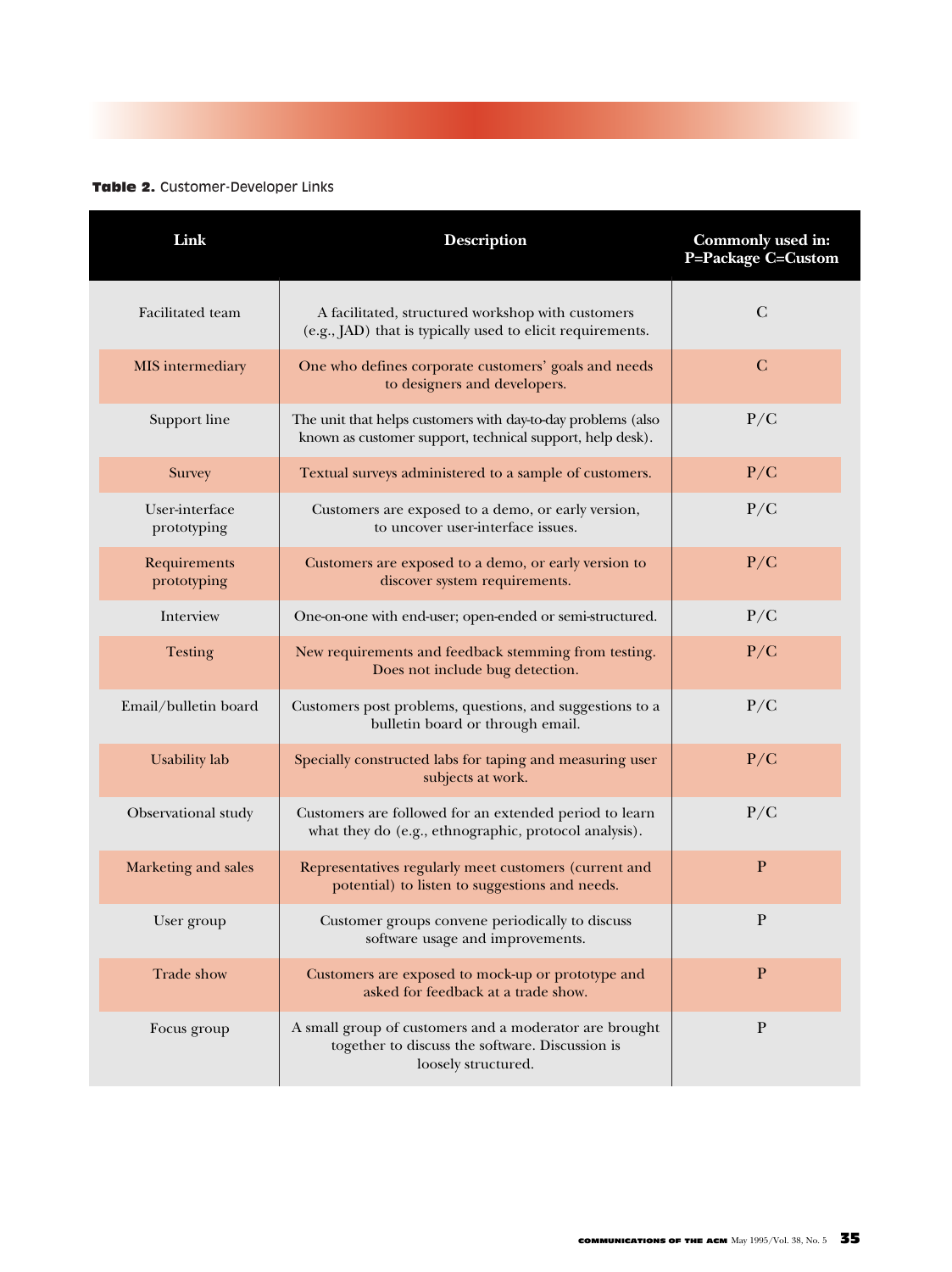#### Table 3. Overview of the Sample

| P=Package<br>$\overline{C}=\overline{Custom}$ | <b>Description</b>                                                                      |  |
|-----------------------------------------------|-----------------------------------------------------------------------------------------|--|
| C1                                            | Telecommunications company<br>(listed in Business Week 1000)                            |  |
| C <sub>2</sub>                                | Large computer company (listed<br>in Business Week 1000)                                |  |
| C <sub>3</sub>                                | Major airline (listed in Business<br>Week 1000)                                         |  |
| C <sub>4</sub>                                | Major hotel chain (listed in<br><b>Business Week 1000)</b>                              |  |
| C <sub>5</sub>                                | Medium-size beverage producer                                                           |  |
| C6                                            | Large manufacturer of electrical<br>products                                            |  |
| P <sub>1</sub>                                | Fast-growing software tool<br>developer                                                 |  |
| P <sub>2</sub>                                | <b>CASE</b> tool developer                                                              |  |
| P3                                            | Fast-growing programming<br>environment developer                                       |  |
| P <sub>4</sub>                                | Small, successful programming<br>environment developer                                  |  |
| P <sub>5</sub>                                | Well-known producer of Unix tools                                                       |  |
| P <sub>6</sub>                                | Software division of large hardware<br>vendor-develops office software                  |  |
| P7                                            | Graphics software developer                                                             |  |
| P <sub>8</sub>                                | <b>Established financial software</b><br>developer (listed in Software<br>Magazine 100) |  |
| P <sub>9</sub>                                | Established manufacturing<br>software developer (listed in<br>Software Magazine 100)    |  |
| P10                                           | Established office automation<br>developer (listed in Software<br>Magazine 100)         |  |
| P11                                           | Software division of large<br>hardware vendor-develops<br>financial software            |  |

many ways in which customers and developers exchange information during the development process (similar to  $[13]$ ).<sup>3</sup>

A link inventory of the commonly used customerdeveloper links was created based on the knowledge and experience of the authors coupled with a search of the information systems and marketing literature pertaining to customer involvement, requirements determination, and product innovation. Based on these sources and from validation that occurred during the study, the list is believed to be fairly comprehensive. Table 2 presents the customer-developer links that were included in the study, along with an indication (based on our own experience) of the environment(s) (i.e., package, custom, or both) with which the link is normally associated.

The customer-developer link inventory (of Table 2) is the foundation for a central concept of this article, namely, that these links can be *counted* within a given project. The notion of counting links has intuitive appeal because it is widely believed that greater customer participation can lead to more successful software projects. Additionally, from the literature on employee participation in the workplace, we know that participation is most effective when a combination of different approaches are used to involve workers [9]. Thus, we argue that defining and counting links is an important first step toward quantifying the domain of customer participation. We emphasize, however, that the absolute number of links is only a partial measure of customer participation and involvement—the link characteristics and how the link is employed in practice (e.g., how well the information is conveyed) may well be more important. As with any metric, counting links is but a partial measure and cannot tell the entire story.

Therefore, we augment the link inventory by introducing an important classification—that of *direct* links versus *indirect* links. From a communication perspective, direct contact between customer and developer is preferable to indirect contact because it decreases filtering or distortion that may occur. Furthermore, media richness theory [5] suggests that direct face-toface channels offer the prospect of richer communication because of the ability to transmit multiple cues (e.g., physical presence, voice inflection, and body language). Thus, direct links are likely to be particularly important when there are high levels of ambiguity, a situation that is especially likely to occur in the communication of system requirements.

Indirect links are those in which the customer and developer do not deal directly with one another but communicate through intermediaries or customer

<sup>3</sup> Customer-developer link connotes both a channel (i.e., a medium for communication) and a technique (i.e., a method for communication). From a theoretical perspective these two dimensions may be separated, but from a practical standpoint we chose not to do this because we found that development managers themselves do not distinguish between the two dimensions.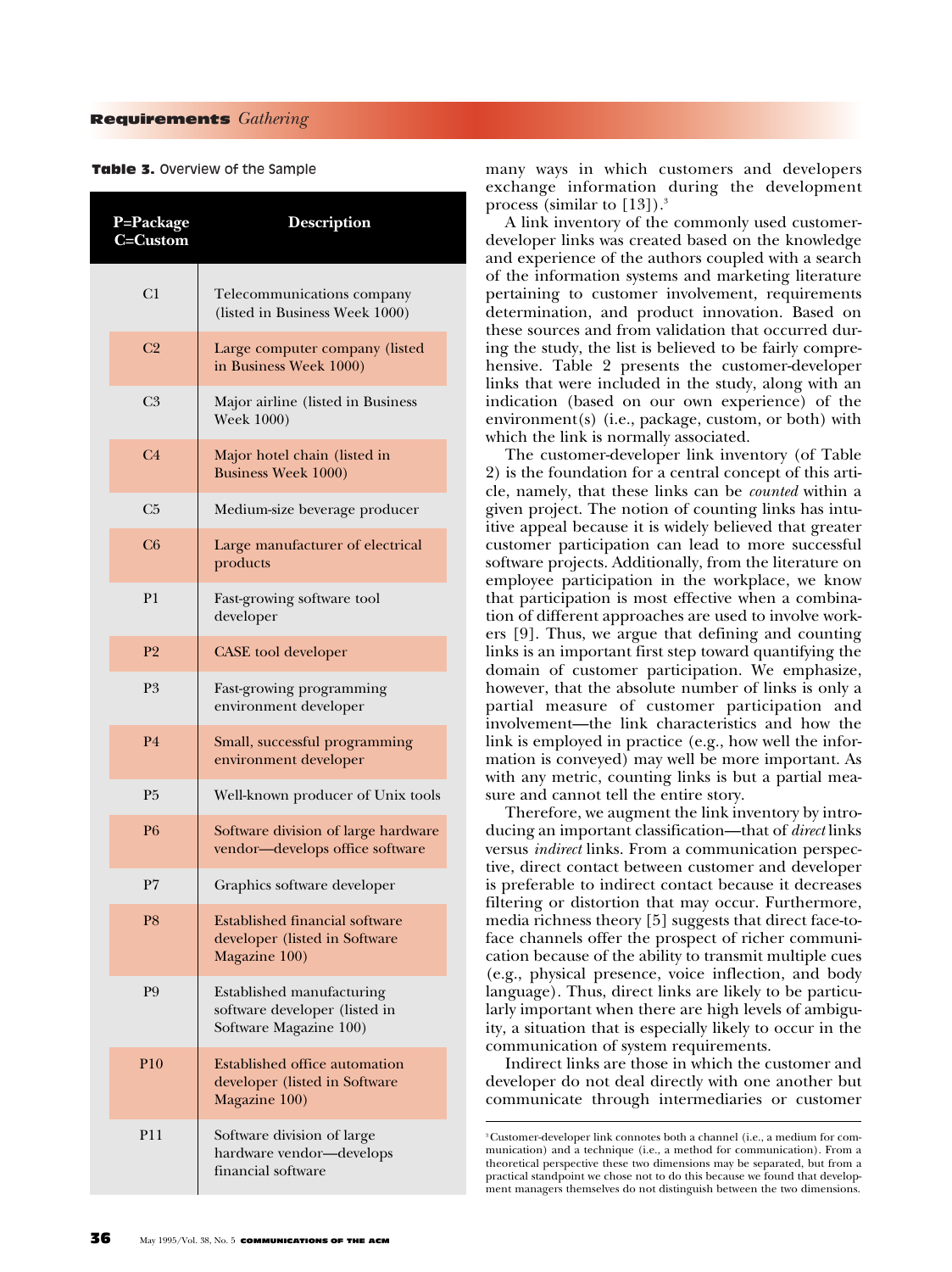

*The total number of links used in each project expressed as a percentage of the total number of links possible. Note: The denominator was normalized for the number of possible links in each category (13 for package development, 11 for custom development, as indicated in Table 2). Data were available for 14 paired cases involving a relatively successful and a relatively unsuccessful project at each company (i.e., 28 projects in total).*

**Figure 1.** Customer-developer links used: More successful projects vs. less successful projects

surrogates. Intermediaries are entities situated between customers and developers, while customer surrogates are entities that are not true customers but are treated as such for the purposes of gathering requirements and feedback. Some links are inherently indirect because they do not typically allow for direct contact between customers and developers. The marketing and sales link (in which a salesperson serves as an intermediary) is one example of this. In other cases, the distinction is contextual and depends on how the link is actually employed. User-interface prototyping, for example, may be conducted with or without the developers being present.

## **Methodology**

Our study followed an inductive, multiple-case study approach in which in-depth information was collected on actual software development projects. In 1994 we visited 17 companies and collected data about 31 different projects. Although the companies selected represent a convenience sample we actively sought out companies, within each environment, that represent variation along the dimensions of industry, application area, and company size (Table 3 provides brief descriptions of each firm). Thus, we believe that there are enough companies and enough variance in the sample to make reasonable inferences about the range of methods that are currently being used to obtain customer input.

At each company, a project or development manager was selected as the primary contact for the study. These managers were chosen (over customers) as the primary subjects because of their ability to comment

on the full range of customer-developer links used during the development process.

Each manager was asked to select two projects that he or she had managed (or been closely involved with) within the past few years. In selecting the projects, the managers were instructed to pick one project that was relatively successful and one project that was relatively unsuccessful. Since there are many definitions of success, we left it up to the development manager to choose both the criteria for success and failure and the project in each case. This approach served two research objectives. First, it ensured that there would be some variance with respect to the relative success of the projects in our sample. Second, it allowed us to sample paired cases in which organizational context and some of the other factors that might affect the success of a project were effectively controlled.<sup>4</sup>

The interviews were based on a structured interview guide and survey focusing on the 15 different customer-developer links presented in Table 2. The interview guide included a page of definitions describing all of the links. These definitions were discussed with the respondents during the course of the interview thereby increasing the reliability of the survey. All interviews were conducted by the authors and each one lasted approximately two hours. The interviews were tape-recorded and then later transcribed. Interview transcripts were analyzed using a variation of the pattern-matching technique advocated by Yin [16].<sup>5</sup>

<sup>4</sup> Three of the package firms do not have a "less successful'' project pairing because either the manager could not suggest one even after repeated probing, or because of interviewee time constraints.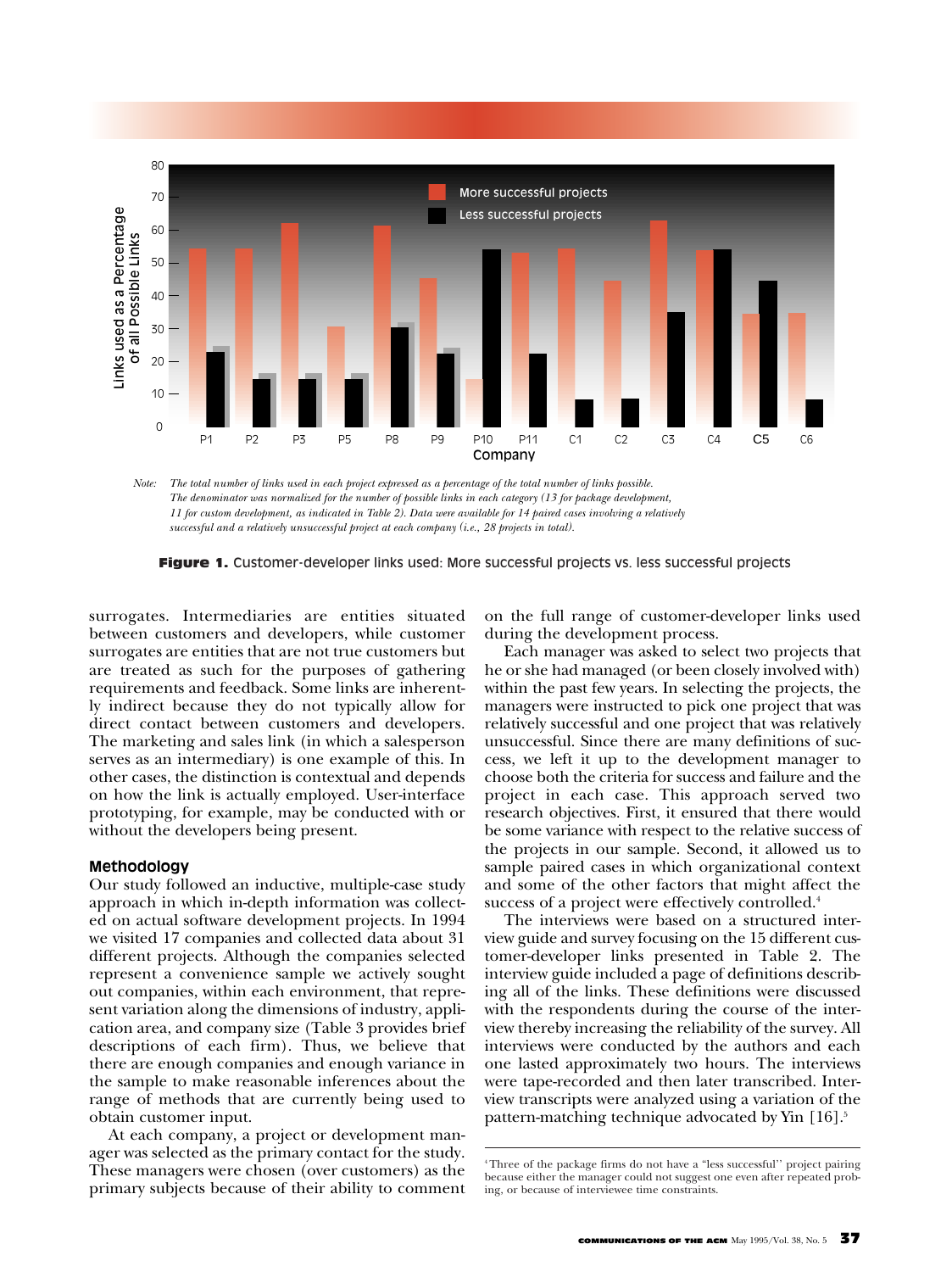## **Results and Lessons**

Having described the basic approach used to collect and analyze the data, we now turn our attention to the results of the study. We present the results in the form of three lessons for software development managers. The first and second lessons are based on two observations that held across both environments. That similar findings emerged across such different environments suggests that the lessons are likely to be robust and applicable to a wide range of environments. The third lesson is a speculative one based on differences that were observed between the custom and package environments.

# Lesson #1: The More Links the Better… Up to a Point

The prescription that more links are better is based on a strong correlation that was observed between the number of links used and the relative success of the project, as shown in Figure 1. While correlation does not necessarily imply causality, we suggest that



Figure 2. Establishing too many links may be sub-optimal

managers should err on the side of providing more, rather than fewer, links whenever possible.

Results of the analysis revealed that in 11 of the 14 paired cases, the more successful project involved a greater number of links than the less successful project. The mean number of customer-developer links used in the 14 successful projects was 5.4 compared to a mean of 3.2 in the 14 less successful projects. This difference was found to be statistically significant in a paired t-test (*p*<0.01). Additionally, a separate paired t-test for both package and custom projects revealed that the same pattern held across each environment ( $p<0.10$ ).

The interviews with development managers offered corroborating evidence of a relationship between a project's outcome and the number of links that were used. At the end of some of the interviews, managers were asked to comment on whether there was any connection between the number of links and the relative success of the two projects they had described. In several instances, the managers felt very strongly that the dearth of links in the less successful projects was a significant factor in explaining the less-than-favorable outcome. In other cases, as one would expect, there were other reasons offered as to why projects were judged to be less successful.

Finally, the less successful projects suffered not only from a low number of links but from a low num-

> ber of *direct* links: 10 of the 14 less successful projects involved either zero or just one direct link between customer and developer. As a result, we speculate that having multiple direct links may be particularly important to the successful communication of customer requirements and hence to project success.

> *Determining How Many Links to Establish.* An intriguing issue that arises from our study is to determine the minimum threshold of links a project should have and the presumed point of diminishing returns. Based on our data, we suggest that managers should establish at least four customer-developer links, but that by the time one reaches six to seven links, there is a point of diminishing returns.

> First, we examine the lower boundary: since the mean number of links that were observed in the less successful projects was roughly three, one can infer that there may

be a threshold above three associated with the number of links needed to ensure adequate communication between customers and developers. As a rough guideline, managers should probably regard four links as a safe minimum.

Next, we examine the upper boundary. While Lesson #1 states that more is better, the law of diminishing marginal returns suggests that having too many links may be sub-optimal. While each new link adds more information, the marginal value of that information drops off as the developers become more aware of the customers' requirements (see Figure 2). Since the value of additional information is intangible, in practice it is not feasible for the manager to quantify the precise point at which marginal benefits equal marginal costs. Nevertheless, the data obtained

<sup>&</sup>lt;sup>5</sup>The package cases and the custom cases were analyzed separately to look for within-group patterns. Within each of these groups, the more successful cases were then separated from the less successful cases and the pattern matching process was continued. Finally, the patterns that were observed in the package cases and the custom cases were compared to see if there were any across-group patterns that emerged.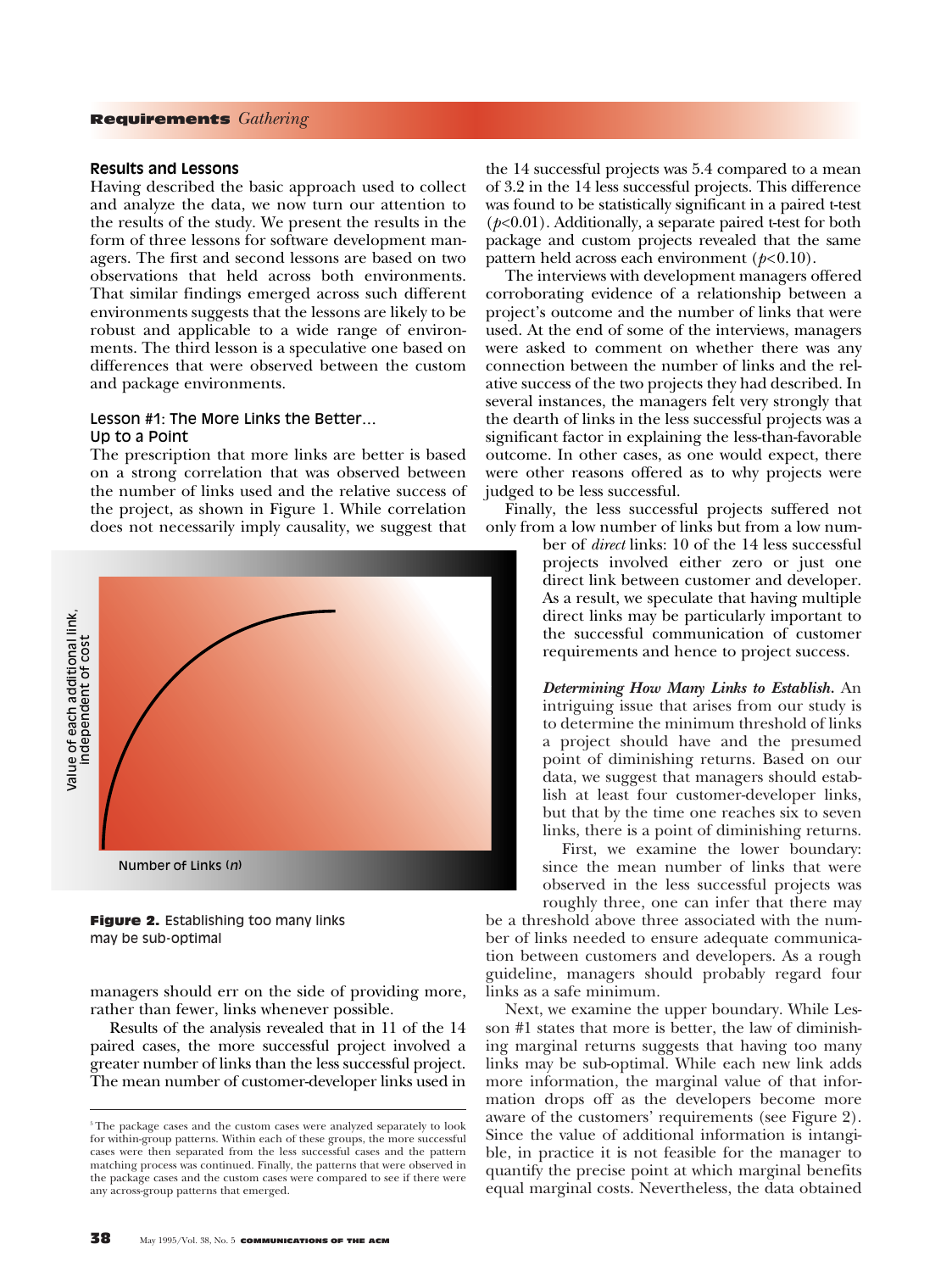from the projects we studied provide some indication of when the law of diminishing marginal returns is likely to occur. We observed that even the successful projects used a relatively small fraction of the available links. In fact, very few of the 31 projects in our sample used more than 60% of the possible links that can be used to obtain customer input (see Figure 1). The more successful projects used an average of 5.6 links (s.d.=1.8, *n*=17). This suggests that the costs associated with implementing additional links may exceed the benefits, once we reach a half-dozen or so links.

## Lesson #2: Reduce Reliance on Indirect Links: Intermediaries and Customer Surrogates

Having discussed the number of links in Lesson #1, we now turn to an issue concerning the use of direct versus indirect links.<sup>6</sup> Many of the development managers that were interviewed perceived that the problems associated with less successful projects resulted, at least in part, from over-reliance on intermediaries or customer surrogates. It is on this basis that we suggest managers reduce their reliance on indirect links, substituting direct links between customers and developers where possible.

There are at least two reasons why intermediaries and surrogates are poor substitutes for direct links between customer and developer. First, intermediaries can intentionally or unintentionally filter and distort messages. Second, intermediaries may not have a complete understanding of customer needs. The following comment from one of the development managers illustrates the latter point:

*The person who helped us define the requirements was an MIS intermediary who had been involved with the programming of [another application on the same hardware] in a different area of the business. From a usability/functionality standpoint, the MIS intermediary didn't have much knowledge…she wasn't a very good user [emphasis added] because she didn't understand the complexities of what they were asking for.*

As Grudin [6] observes, these "go-betweens or mediators often discourage direct developer-user contact…and are often ineffective conduits,'' particularly for information involving new requirements. In the context of surrogates, Grudin suggests that links such as user groups will be less effective when meetings are attended by "buyers rather than users and by

6 As mentioned earlier, indirect links are those in which the customer and developer do not deal directly with one another but rather through intermediaries or customer surrogates.

Table 4a. Custom Projects: Mean Rating of Commonly Used Customer-developer Links for More Successful Projects\* *(1=very ineffective; 5=very effective)*

| <b>Customer-</b><br>developer Link | Mean<br>Rating | <b>Number</b><br>of Projects |
|------------------------------------|----------------|------------------------------|
| <b>Facilitated Teams</b>           | 5.0            | $\overline{4}$               |
| User-Interface<br>Prototyping      | 4.0            | 5                            |
| Requirements<br>Prototyping        | 3.6            | $\overline{5}$               |
| <b>Interviews</b>                  | 3.5            | $\overline{4}$               |
| Testing                            | 3.0            | 3                            |
| <b>MIS</b> Intermediary            | 2.8            | $\overline{4}$               |
| Email/Bulletin Board               | 2.5            | 3                            |

Table 4b. Packaged Software Projects: Mean Rating of Commonly Used Customer-developer Links for More Successful Projects\* *(1=very ineffective; 5=very effective)*

| <b>Customer-</b><br>developer Link | Mean<br>Rating | <b>Number</b><br>of Projects |
|------------------------------------|----------------|------------------------------|
| <b>Support Line</b>                | 4.3            | 8                            |
| <b>Interviews</b>                  | 3.8            | 6                            |
| User-Interface<br>Prototyping      | 3.3            | 3                            |
| User Group                         | 3.3            | $\overline{4}$               |
| Requirements<br>Prototyping        | 2.8            | $\overline{4}$               |
| Testing                            | 2.8            | 6                            |
| <b>Marketing and Sales</b>         | 2.8            | 9                            |
| <b>Trade Shows</b>                 | 2.5            | $\overline{4}$               |

\*Each link was rated for its effectiveness by the interviewee—measured on a 1–5 scale—in terms of "helping to improve the software product'' (with 1 being very ineffective and 5 being very effective). Data were available for ten successful packaged software projects and six successful custom software projects. Links that were used in fewer than three projects were excluded from the analysis in order to minimize distortion in the averages. Nevertheless, the means should be interpreted with caution given the small sample size. The less successful projects were excluded from this analysis because project managers had a tendency to downgrade a customer-developer link if it was associated with a less successful project, creating a bias.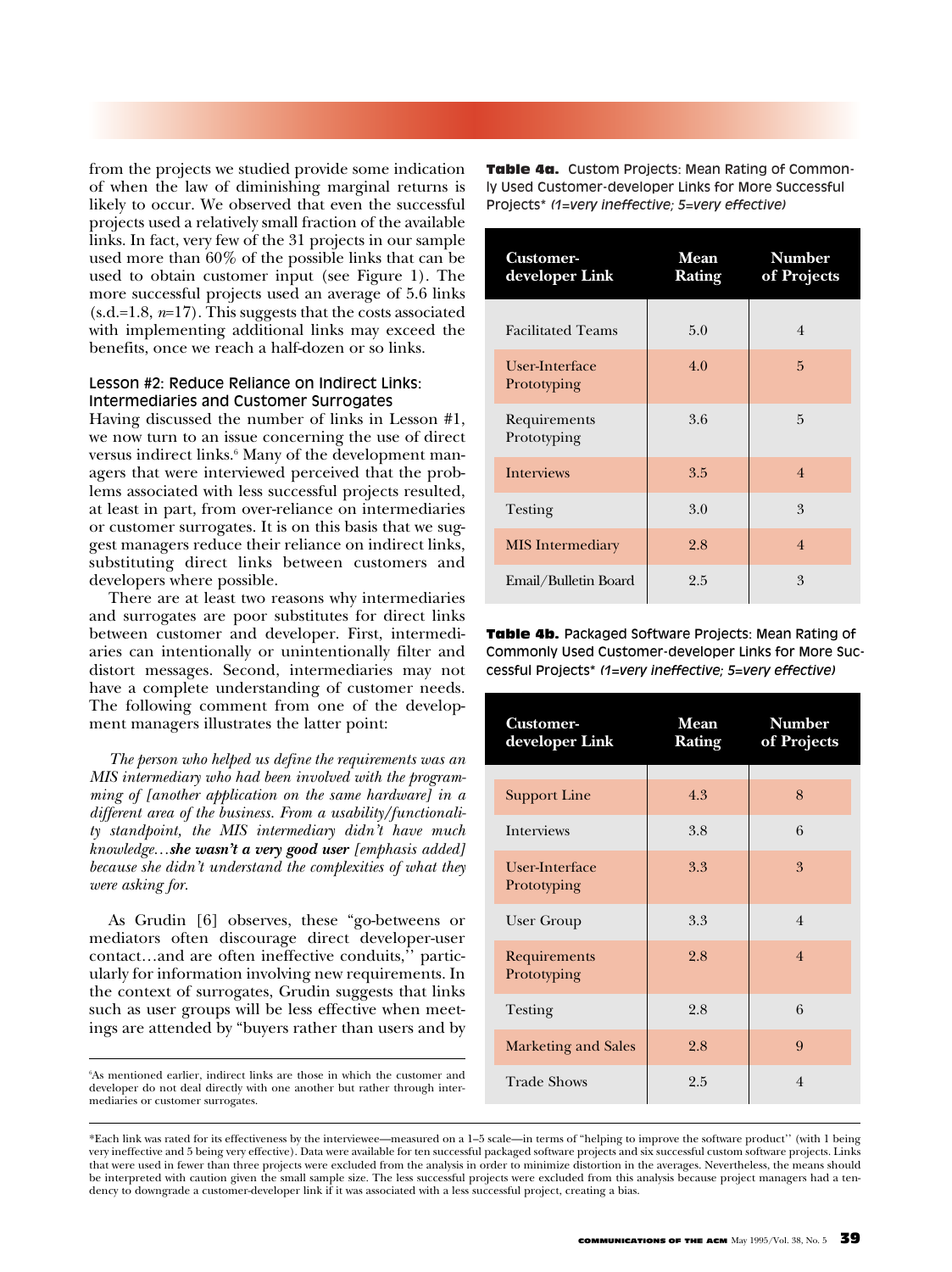marketers rather than developers.''

In the remainder of this section, we present data in support of Grudin's observations and offer numerous examples to illustrate some of the extraordinary number of ways in which indirect links can manifest themselves in actual practice. Based on this evidence, we recommend that managers become more aware of differences between direct and indirect links and act to increase the relative effort devoted to direct links.

*Intermediaries and Surrogates Are Widely Used but Poorly Rated.* In both the package and custom environments, development managers spoke of the problems they had encountered in relying too heavily on intermediaries or customer surrogates. In many cases, the use of such indirect links was viewed as a significant factor in explaining why projects failed. The following remark made by a development manager at C2, a large computer company, illustrates this point:

*The problem we had was we didn't go out and survey the people in the field, the end users…If we had gone right to the end user and not relied on these intermediaries, I think it would have made a difference [in the outcome of the project].*

Paradoxically, despite the possible problems that can result from the use of intermediaries and surrogates, the results of our study suggest that they are frequently relied on in both the package and custom environments—a finding that is consistent with previous observations made by Grudin [6]. In the custom software environment, for example, MIS intermediaries were used in 7 of the 12 projects in the sample, despite, as we will discuss later, the fact that this link was rated quite low in terms of helping to improve the software product (see Table 4a). In the package environment we also found a surprisingly heavy reliance on indirect links. In some cases, elaborate webs of intermediaries—as many as six layers—were observed between customer and developer. Over 90% of the projects relied, at least in some way, on the marketing and sales link for customer input and requirements; but this link was rated "poor" by the development managers, partially due to the traditional antipathy between the technical and sales functions found in many firms.

*Intermediaries and Surrogates Can Take Many Forms.* The landscape of customer-developer links is littered with intermediaries and surrogates who can take many forms. Eight examples from our data (including cases from both the package and custom environments) are described here; three involving intermediaries and five involving the use of customer surrogates. While we suspect that intermediaries and surrogates can take forms other than those that are described here, we offer these eight examples as a starting point to aid managers in identifying and reducing their reliance on intermediaries and surrogates.

• *Systems analysts as intermediaries*. At C2, a large computer company, the facilitated team (JAD) sessions were populated by systems analysts rather than actual end users. The project manager explained:



*Occurrences of customer-developer links presented as a percentage of the projects for each category Note:* $(\textit{package and custom; } n = 11 \text{ and } n = 6, \text{ respectively}).$ 

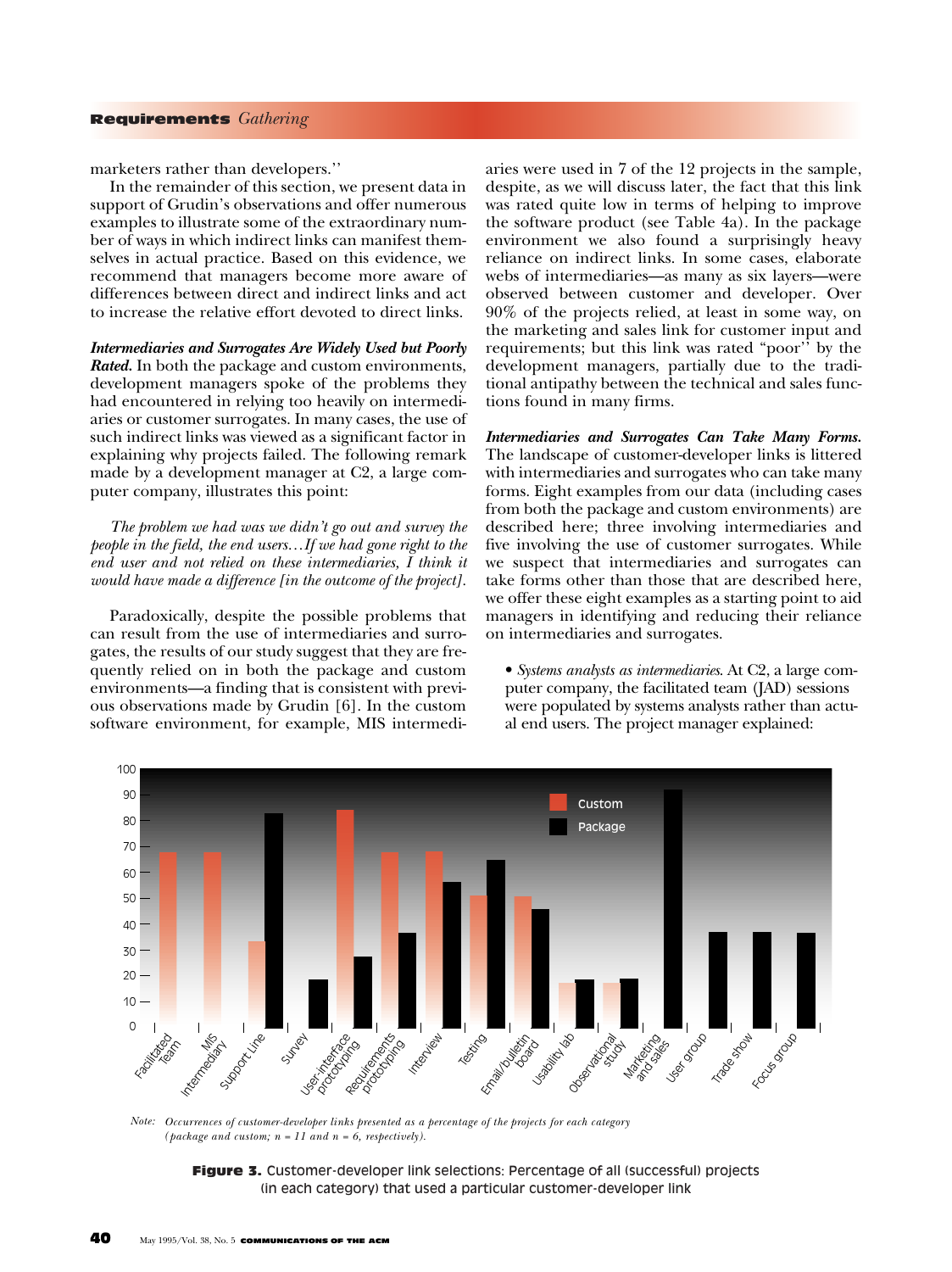*Instead of bringing all the users to a JAD session, systems analysts were sent out to the field so that they could come back and represent a cross-section of the users. That's basically the way [our company] runs. I don't think in my career at [C2] I've ever dealt directly with the end user. There's always been some type of intermediary [emphasis added]. If it were my decision, I would have gone directly to the end users.*

The irony in this example is that the project team took what would otherwise serve as a direct link that encourages rich communication between customer and developer and transformed it into an indirect link.

*• Technical support personnel and VARs as intermediaries.* At P10, an established package developer, there was a reliance on formal channels for establishing links to the customer. The development manager at this firm noted that he relied heavily on the "distribution chain,'' made up principally of value-added resellers (VARs) and the "support chain,'' representing the support line link. The development manager noted that:

*It would be pretty unlikely that we'd go and find a real end user [emphasis added] and ask them what ought to be fixed—there are just too many. I just attended a product launch the other day and got accosted by a number of customers who tried to buttonhole me to get their problems fixed. That's not the formal way.*

*• Internal consultants as intermediaries.* P9, a developer of complex enterprise-wide packages, has, like P10 in the preceding example, a formalized set of mostly indirect links to their customers. In order to support implementation of their complex products, a separate services division within the company operates much as a consulting firm and bills for its time accordingly. The development manager explained:

*When it comes down to design work, we really consider our consultants as users, because they have much more contact with our users than developers themselves would.*

*• External consultants as surrogates.* At C4, a major hotel chain, a less successful project involved the development of a new conference management system. The system was designed to support the company's worldwide conference involving all of the company's franchisees. The problem was that the company had never managed the conference in-house; they had always contracted with an outside company that handled all of the conference management tasks. As a result, the employee who was designated to run the conference in-house and who would ultimately use the system—had little or no experience in managing the conference. This meant that the developers had to get the system requirements from the consultant who had

managed the conference in previous years. The net result was a system that did not satisfy the customer. As the development manager recalled:

*[The consultant] served as a surrogate user in all our meetings. [The person] who would become the end user of our system was at most of the meetings but she was kind of useless to us in terms of giving us requirements because the year before she had just done whatever this guy had told her to do.*

*• Non-representative customers as surrogates.* At C3, a major airline, a less successful project involved the development of a new system to support ticket and gate agents. In determining the requirements for the new system, the project team focused exclusively on international agents, even though they knew that the system would eventually be used by both domestic and international agents. Unfortunately, the international agents served as poor surrogates for the much larger population of domestic agents that the system was also supposed to support.

*• Supervisors as surrogates.* This may be the most common mistake in the custom environment. We offer two examples. At C6, a large manufacturer of electrical products, a less successful project involved a customer support system that facilitated the centralization of distribution facilities. In this case, the developers were instructed by management to gather requirements only from distribution center supervisors rather than the workers who would actually be using the new information system. Ultimately, this decision meant that the requirements were never adequately assessed even though the development team emphasized the use of what would normally be seen as an effective direct link, namely facilitated team meetings. The development manager explained:

*We had union issues to deal with. We were actually shutting down shipping facilities and consolidating them into one distribution center. Plants were losing certain jobs. It was all very hush hush…a secretive project. So the core group [of supervisors] that continued to meet was instructed to keep this under their hat and not to let it out [to the workers]. Unfortunately, we never involved the people who would be using the system. They were not aware of the project and there was no ability for them to come back and say: "Hey, you haven't thought about this or that.'' It was shoved down their throats.*

At another company, the project manager explained that a less successful project "got into trouble'' because individuals who had been elevated to staff positions were interviewed instead of actual end users:

*The [surrogates] were people who used to be [in the field] and had now moved into a staff position …They were supposed to represent the needs of the users to the developers. The*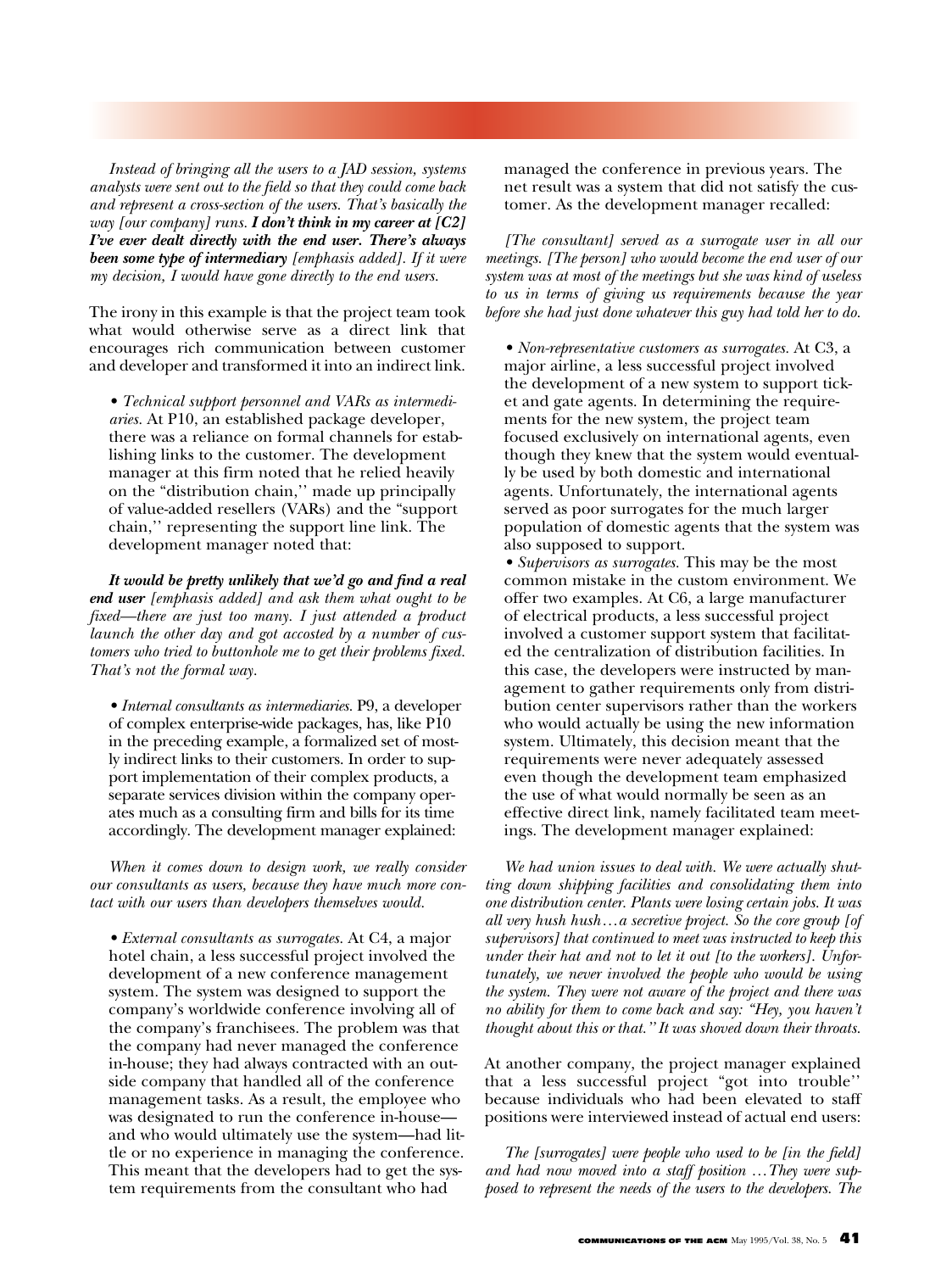*thing that's a little bit concerning about this is that some of these people were three to five years removed from that function.*

*• Marketing personnel as surrogates.* At P11, a software division of a major computer hardware company, the marketing staff insisted that they knew the customer requirements and demanded that the developers obtain the requirements from them rather than directly from the customers. The development manager explained:

*Our program management [marketing] people drive product development and they said: "We'll define the product for you.'' These are marketing people who have been in the ranks for a number of years, believing they know the product and understand customer requirements. They basically said: "Here are your requirements—build a product.'' It was a dismal failure.*

*There was little or no customer involvement up front. I told them [marketing] it was the wrong way to go and that it was not meeting the primary objectives of the program. The response was: "Then we'll change the objectives.'' The marketing pressures were so great for this application that it forced us to do the wrong things. I don't think they [marketing] understood what the product should be.*

*• Developers as surrogates*. P4, a small company that produces software tools, developed a design philosophy that can be stated as follows: since the developers themselves routinely use the tools that they sell, they are their own customers. Therefore, the developers relied on themselves as surrogate users. The development manager explained:

*The business of eliciting requirements from customers is very difficult. If the [requirements] are your own requirements, it's a lot easier. Your understanding outruns that of your customer. Eliciting requirements was straightforward because we were our own customers.*

The preceding examples highlight some of the many forms that intermediaries and customer surrogates can take and suggest some of the problems that can result from relying too heavily on indirect links.

## Lesson #3: Consider Links Not Traditionally Used in Your Environment

Lesson #3 is based on differences that were observed between the package and custom environments in the *types* of links most commonly used and in managers' *perceptions* of which links were most effective.7 Specifically, our data suggest that the two environments not only rely on different links but that some of the links perceived to be most effective are used almost exclusively in one environment and not the other. We first present differences between the two environments and then offer a set of interpretations as to why these differences exist and what implications they hold for development managers. Based on the data, we suggest that development managers in each of the two environments we studied should consider using links not traditionally used in their environment but which are perceived to be particularly effective.

*Differences in the Types of Links Selected.* Figure 3 shows a distinct difference in the use of particular links across the two development environments (as suggested by the "P" or " $\tilde{C}$ " classification of Table 2). In the custom software environment, prototyping (both for requirements and for user interface), facilitated teams, interviews, and MIS intermediaries were all used quite commonly, appearing in more than twothirds of the custom projects. In the packaged software environment, marketing and sales and support line were the most commonly used links between customers and developers. A number of links were used in both types of project environments. For example, some form of prototyping (either for requirements or for user interface) was used in more than twothirds of both the package and custom projects. Interviews and testing links were also commonly used in both environments.

*Differences in Perception of Link Effectiveness.* In addition to the differences in link selection between the package and custom environments, there were also significant differences in perceptions of link effectiveness, as shown in Tables 4a and 4b. For the custom projects the two highest-rated customer-developer links were facilitated teams and user-interface prototyping. These were the only links that received a mean rating of 4 or higher. For the packaged software projects, the two highest-rated customer-developer links were support line and interviews, with the former being the only link that received a mean rating of 4 or higher.

Most interesting, perhaps, is that in each environment there is a "favorite" link that is hardly, if ever, used in the other environment. The highest rated customer-developer link for custom development projects—facilitated teams—is not used by package developers at all. Similarly, the highest rated customer-developer link for packaged software projects—support lines—was seldom used for custom projects.

It is particularly interesting to note that in the custom environment, the four links rated most effective are all direct links. This was not true for the package environment, where two of the four links rated most effective were indirect links, namely support lines and user groups.

<sup>7</sup> Interestingly, there was no statistically significant difference in the absolute number of links used in package vs. custom software projects; the mean number of customer-developer links used in the successful packaged software projects was 5.7 as compared with a mean of 5.3 for the successful custom software projects.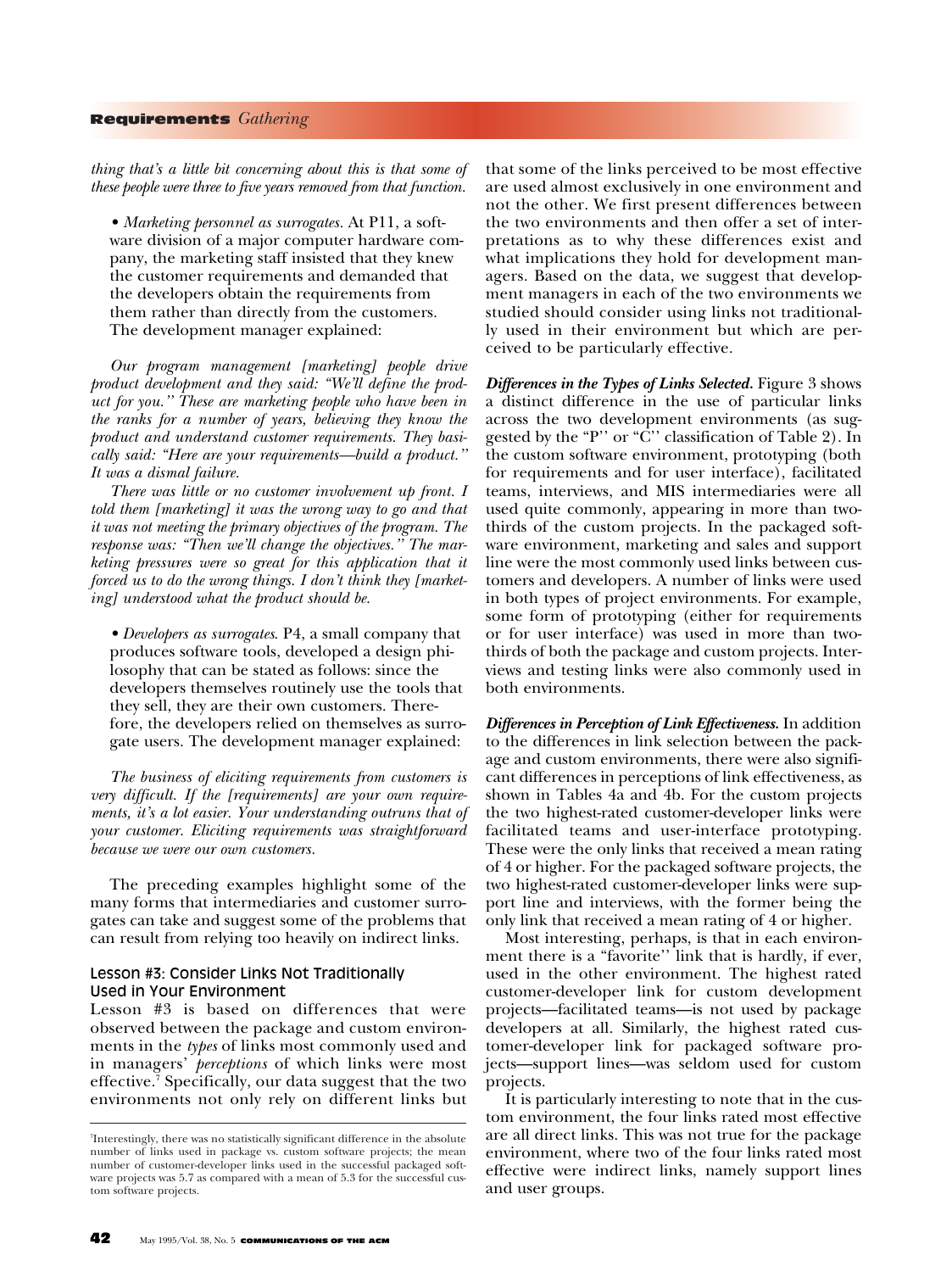*Explaining the Differences Between the Two Environments.* We suspect that the differences in link selection and perceived effectiveness can be largely attributed to structural differences in the two environments. Indeed, given the characteristics of the custom environment noted in Table 1 (e.g., relatively small number of customers that are often co-located with the developers, and who can be identified before development actually begins), it is not surprising that a link such as facilitated teams can be used effectively.

By the same logic, it should come as no surprise that the support line link was the second most commonly occurring link in the package environment and the one rated highest (in effectiveness) by development managers in this environment. This is consistent with previous studies [13, 14] and underscores the important role that support lines are believed to play in the development of packaged software. As noted earlier, development managers in the package environment are often confronted with a much larger and more geographically dispersed customer base, sometimes making it impossible to identify customers in advance of development. The support line provides a cost-effective way of reaching such a customer base.

The differences in link selection<br>lead us to the question of what is<br>the implicit strategic objective of<br>link selection. Can these differ-<br>ences in link selection be<br>explained, as we have done, pre-<br>dominantly by the dispe lead us to the question of what is the implicit strategic objective of link selection. Can these differences in link selection be explained, as we have done, predominantly by the dispersed versus co-located customer base?

We posit that there is another explanation—that what we observed is a case of *market fit*. Package firms fit their customer-developer links to support ongoing enhancements to existing products (new releases) since their objective is to extend their product life-cycle by constantly upgrading and adding more functionality. At the same time, information systems organizations developing custom applications tune their links for initial development with comparatively little emphasis placed on developing an ongoing relationship with customers. This may be a legacy of the separation between new system development and so-called maintenance. The very term *maintenance* is misleading, yet it may signal an important distinction that exists between the package and the custom environment with respect to ongoing enhancement to existing software and the corresponding need to establish links to support this activity.

The findings for package link selection present a paradox that begs another question: How do packaged software organizations successfully use support lines—which might otherwise be viewed as a less desirable *indirect* link—as a principal conduit for information? We offer two explanations. First, direct links may not be as necessary for conveying information associated with enhancements to existing products, an area of great concern for packaged software developers.

Second, and more interestingly, we believe that the answer lies in what we observed about how these firms have elevated the status and relationship of support personnel vis-a-vis development personnel. Many of the development managers in our sample spoke of their significant investment in support line personnel, the high levels of trust they had in them, their knowledge of the products, and in their ability to collect customer input. For example, at both P1 and P3 (both packaged tool developers) the support personnel maintained very close continuous contact with the developers and were viewed by the development managers as an extension of the development team.

*Implications for Development Managers.* Given the differences observed between the two environments, and our interpretation of why those differences exist, we believe the lesson for development managers is to think broadly in selecting possible customer-developer links. While some links may be specific to a particular environment (e.g., trade shows), there is no reason why other links would not be transferable across the two environments that were studied. Therefore, we believe that development managers would do well to consider using links that have evolved outside of their particular development environment. Specifically, we recommend that development managers in the package environment consider using various facilitated team techniques as a direct link that may be particularly useful in the development of new software products or major enhancements to existing products. Similarly, we recommend that development managers in the custom environment focus more attention on using support lines of various types, as an indirect link to support "maintenance'' of existing software. As can be learned from the packaged software environment, this strategy involves elevating the status of these units and individuals.

## **Conclusions**

To summarize briefly, the contribution of this study was to introduce the notion that customer participation in software development requires the selection of one or more customer-developer links through which information can be exchanged. As an initial step toward understanding link selection and use, an exploratory study of 31 software development projects was undertaken to determine the perceived effectiveness of various links and the extent to which they are used in practice.